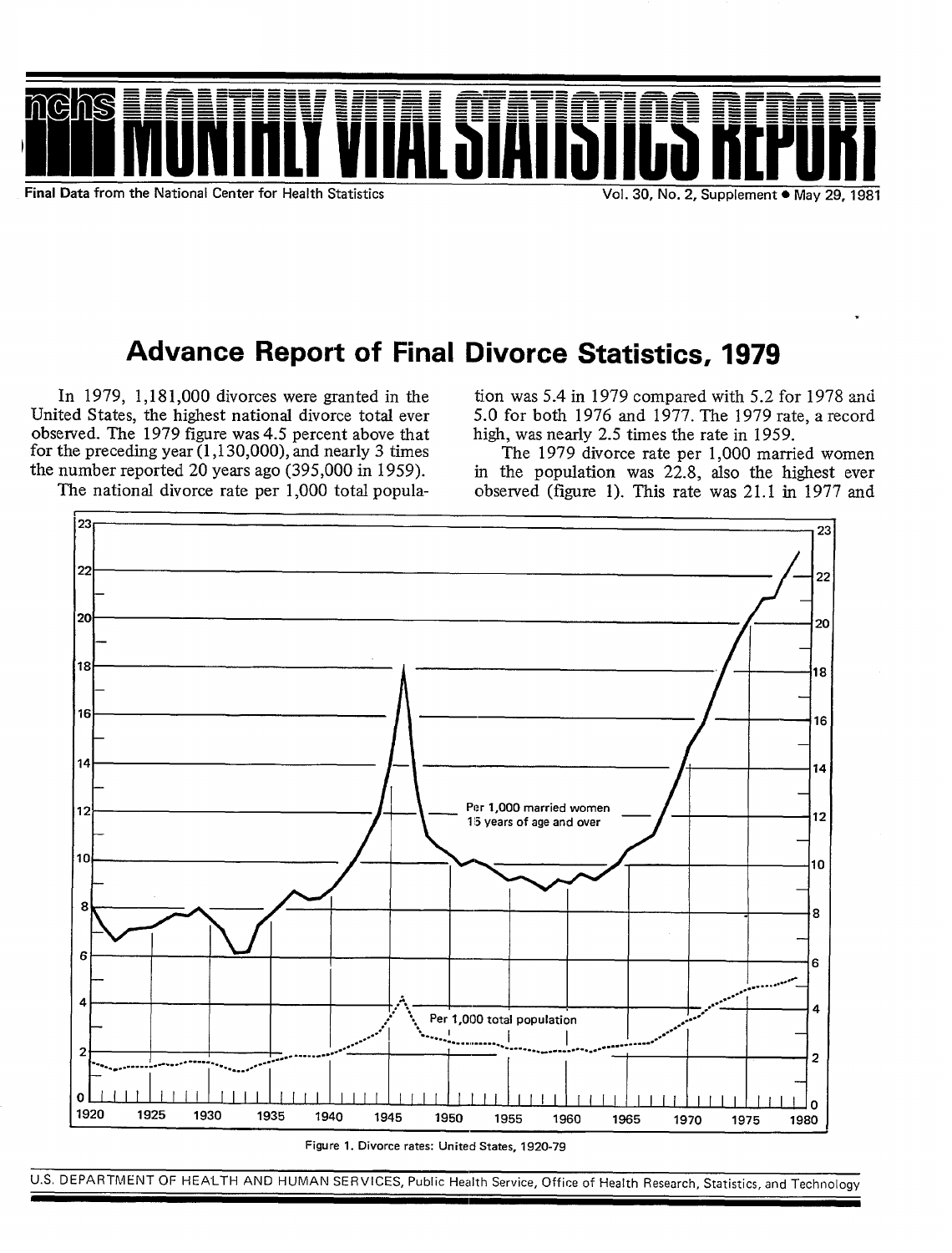21.9 in 1978; it has more than doubled in 12 years (11.2 in 1967). For the past 20 years the divorce rate for married women has increased in every year except three (1960, 1962, 1977). The largest increases occurred during 1968-70, averaging 11 percent annually for these 3 years, and in 1971-74, averaging 7.4 percent annually over the 4 years. The increase in 1979 was the largest since 1975.

The national increase in divorces in 1979 was reflected in the figures for regions, divisions, and States, with most of them showing increases in the number of divorces and in the divorce rate.

According to data obtained from the 30 States comprising the divorce-registration area (DRA) in 1979, the marriages that ended by divorce in that year had lasted a little longer on the average than those that ended in any year during the seventies. The median duration of marriages that ended in 1979 was 6.8 years compared with 6.6 years in both 1978 and 1977, and a range of 6.5 to 6.7 years during 1970-76.

The increased number of divorces granted was accompanied with the involvement of more children

in broken marriages. An estimated 1,181,000 children under 18 years of age were involved in divorces in 1979. This figure has more than doubled in 16 years  $(562,000 \text{ in } 1963)$  and more than tripled in 22 years (379,000 in 1957). The proportion of children in the total population that are involved in these divorce cases also increased. The rate of children involved per 1,000 children under 18 years of age in the entire population was 18.9 in 1979, a record high. For over 20 years (beginning in 1957 when the rate was  $6.4$ ) this rate has increased steadily with only two interruptions (1960 and 1977, figure 2).

In spite of the increase in the number and proportion of all children involved in divorces, the average number of children per divorcing couple declined slightly in 1979, to 1.00 child per couple. This measure has been declining generally since 1964. The decline followed a rapid increase during the fifties and early sixties to a peak of 1.36 in 1964.

The statistics for the DRA presented in this report are based on sample data and consequently are subject to sampling variability. Further discussion of sampling variability appears in the Technical Notes.



**Figure 2. Divorces and children involved: United States, 1958-79**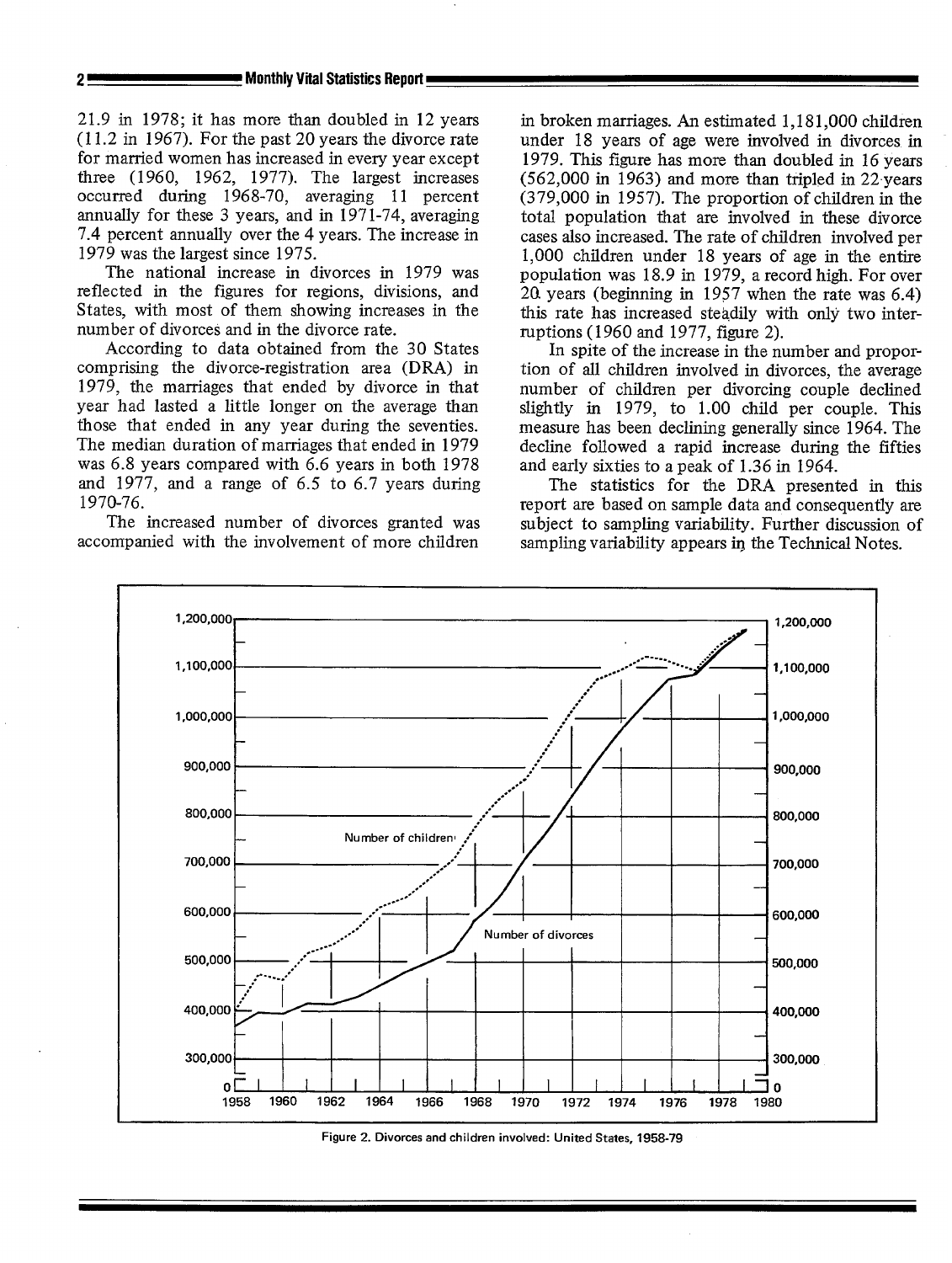**Table 1. Divorces and divorce rates: United States, each region, division, and State, 1977-79** 

Data are counts of decrees granted (including reported annuments and dissolutions of marriage) supplied by States except as noted. I ignes for the divolu-registration (i) cates the divolution in table 5. Rates per 1,000 po

| Region, division,                                        | Number             |                    | <b>Rate</b>          |              |                  | Region, division | Number                                              |                 |                     | Rate                |            |                |            |
|----------------------------------------------------------|--------------------|--------------------|----------------------|--------------|------------------|------------------|-----------------------------------------------------|-----------------|---------------------|---------------------|------------|----------------|------------|
| and State                                                | 1979               | 1978               | 1977                 |              | 1979 1978 1977   |                  | and State                                           | 1979            | 1978                | 1977                |            | 1979 1978 1977 |            |
| United States 1,181,000 1,130,000 <sup>1</sup> 1,091,000 |                    |                    |                      | 5.4          | 5.2              | 15.0             | West North Central:                                 |                 |                     |                     |            |                |            |
|                                                          |                    |                    |                      |              |                  |                  | Minnesota <sup>4</sup> 14,853                       |                 | 14.393              | 14.020              | 43.7       | 3.6            | 3.5        |
| Regions:                                                 |                    |                    |                      |              |                  |                  | lowa 11,426                                         |                 | 11,123              | 10,890              | 3.9        | 3.8            | 3.8<br>5.3 |
| Northeast                                                | 177,000            | 168,000            | 159,000              | 3.6          | 3.4<br>4.9       | 3,2              | Missouri                                            | 27,719<br>2.094 | 26,308<br>2.071     | 25,235<br>1,952     | 5.7<br>3.2 | 5.4<br>3.2     | 3.0        |
| North Central                                            | 293.000            | 286,000            | 271,000<br>1400,000  | 5.0<br>6.1   | 5.8              | 4.7<br>15.7      | North Dakota<br>South Dakota                        | 2.665           | 2,449               | 2,436               | 3.9        | 3.5            | 3.5        |
| South. $\ldots$ .<br>West                                | 439,000<br>272,000 | 413.000<br>263,000 | 261,000              | 6.6          | 6.5              | 6.6              | Nebraska                                            | 6.286           | 6.066               | 6,112               | 4.0        | 3.9            | 3.9        |
|                                                          |                    |                    |                      |              |                  |                  | Kansas                                              | 12,749          | 12,668              | 12,629              | 5.4        | 5.4            | 5.4        |
| Northeast:                                               |                    |                    |                      |              |                  |                  | South Atlantic:                                     |                 |                     |                     |            |                |            |
| New England                                              | 48.985             | 45,368             | 44,353               | 4.0          | 3.7              | 3.6              | Delaware                                            | 3.110           | 3.302               | 3,030               | 5.3        | 5.7            | 5.2        |
| Middle Atlantic                                          | 127,768            | 122,879            | 114,164              | 3.5          | 3.3              | 3.1              | $Mz$ ryland                                         | 16.927          | 16,497              | 16,617              | 4.1        | 4.0            | 4.0        |
|                                                          |                    |                    |                      |              |                  |                  | District of Columbia,                               | 4.488           | 3.437               | 3.158               | 6.8        | 5.1            | 4.6        |
| North Central:                                           |                    |                    |                      |              |                  |                  | Virginia                                            | 23,555          | 22,654              | 21,459              | 4.5        | 4.4            | 4.2        |
| East North Central                                       | 214,741            | 211.002            | <sup>2</sup> 197,254 | 5.2          | 5,1              | $^{2}4.8$        | West Virginia                                       | 10,046          | 9.698               | 9.605               | 5.3        | 5.2            | 5.2        |
| West North Central                                       | 77,792             | 75,078             | 73,274               | 4.5          | 4.4              | 4.3              | North Carolina                                      | 27,445          | 26,558              | 25,013              | 4.9        | 4.8            | 4.5        |
|                                                          |                    |                    |                      |              |                  |                  | South Carolina 13,747                               |                 | 11,901              | 10,717              | 4.7        | 4.1            | 3.7        |
| South:                                                   |                    |                    |                      |              |                  |                  | Georgia                                             | 33,405          | 31,554              | 30,988              | 6.5        | 6.2            | 6.1        |
| South Atlantic.                                          | 202.430            | 191,432            | 182,957              | 5.8          | 5.5              | 5.3              | Florida                                             | 69.707          | 65,831              | 62,370              | 7.9        | 7.6            | 7.4        |
| East South Central                                       | 285,913            | 280,543            | 79,467               | - 6.1<br>6.7 | $^{25.8}$<br>6.4 | 5.7              |                                                     |                 |                     |                     |            |                |            |
| West South Central <sup>2</sup>                          | 150,705            | 141,416            | 136,203              |              |                  |                  | East South Central:<br>Kentucky <sup>2</sup> 16,016 |                 | <sup>2</sup> 13,759 | 15,530              | $^{2}4.5$  | $^{2}3.9$      | 4.5        |
| West:                                                    |                    |                    |                      |              |                  |                  | Tennessee 29,716                                    |                 | 28,412              | 27,421              | 6.8        | 6.6            | 6.4        |
| Mountain.                                                | 80.905             | 78,229             | 77,278               | 7.6          | 7,5              | 7.7              | Alabama 26,549                                      |                 | 25,059              | 23.757              | 7.0        | 6.7            | 6.4        |
| Pacific                                                  | 190,838            | 184,606            | 183,426              | 6.3          | 6.2              | 6.3              | Mississippi $413,632$                               |                 | 13,313              | 12,759              | 45.6       | 5.5            | 5.3        |
|                                                          |                    |                    |                      |              |                  |                  | West South Central:                                 |                 |                     |                     |            |                |            |
| New England:                                             |                    |                    |                      |              |                  |                  | Arkansas                                            | 220,313         | 19,964              | <sup>2</sup> 19,222 | $^{2}9.3$  | 9.2            | $^{29.0}$  |
| Maine.                                                   | 6.170              | 6.192              | 5.671                | 5.6          | 5.7              | 5.2              | Louisiana <sup>2</sup> . 15,170                     |                 | 13,229              | 12,910              | 3.8        | 3.3            | $\ast$     |
| New Hampshire                                            | 5,245              | 4.721              | 4,417                | 5.9          | 5.4              | 5.2              | Oklahoma                                            | 22,823          | 22,439              | 21,806              | 7.9        | 7.9            | 7.8        |
| Vermont.                                                 | 2.292              | 2.055              | 2,131                | 4.6          | 4.2              | 4.4              | $T$ exas, , , , , , , , , , , , , ,                 | 92.399          | 85.784              | 82.265              | 6.9        | 6.6            | 6.4        |
| Massachusetts                                            | 17.524             | 16,160             | 16,492               | 3.0          | 2.8              | 2.9              |                                                     |                 |                     |                     |            |                |            |
| Rhode Island                                             | 3,610              | 3,475              | 3,420                | 3.9          | 3.7              | 3.7              | Mountain:                                           |                 |                     |                     |            |                |            |
| Connecticut                                              | 14.144             | 12,765             | 12,222               | 4.5          | 4.1              | 3.9              | Montana                                             | 5.107           | 4,884               | 4,692               | 6.5        | 6.3            | 6.2        |
|                                                          |                    |                    |                      |              |                  |                  | $Id$ aho                                            | 6,449           | 6,356               | 6,013               | 7.1        | 7.2            | 7.0        |
| Middle Atlantic:                                         |                    |                    |                      |              |                  |                  | $Wy$ oming. $\ldots$ .                              | 3,510<br>16,498 | 3,130<br>18,590     | 3,068<br>20,557     | 7.8<br>6.0 | 7,4<br>6.9     | 7.6<br>7.8 |
| New York                                                 | 64,420             | 58,043             | 55,803               | 3,7          | 3.3              | 3.1              | Colorado<br>New Mexico $\ldots$ $\ldots$ $\ldots$   | 9,978           | 9,608               | 9.143               | 8.0        | 7.9            | 7.7        |
| New Jersey. $\ldots$ , $\ldots$ .                        | 23,540             | 26,575             | 20,493               | 3,2          | 3.6              | 2.8              | Arizona.                                            | 19,982          | 17,320              | 16,578              | 8.2        | 7.3            | 7.2        |
| Pennsylvania                                             | 39,808             | 38,261             | 37,868               | 3.4          | 3.3              | 3.2              | Utah $\ldots$ , $\ldots$ , $\ldots$ , $\ldots$      | 7.594           | 7,128               | 6,947               | 5.6        | 5.4            | 5.5        |
|                                                          |                    |                    |                      |              |                  |                  | Nevada                                              | 11,787          | 11,213              | 10,280              | 16.8       | 16.8           | 16.2       |
| East North Central:                                      |                    |                    |                      |              |                  |                  | Pacific:                                            |                 |                     |                     |            |                |            |
| Ohio $\ldots$                                            | 59,548             | 59,200             | 57,266               | 5.5          | 5.5              | 5.4              | Washington                                          | 27,030          | 26,485              | 26,679              | 6.9        | 7.0            | 7.3        |
| $Indiana3$ .                                             | 41,777             | 40,333             | 233,338              | 7.7          | 7.5              | $^{2}6.3$        | Oregon 17,584                                       |                 | 16.965              | 16,372              | 7.0        | 6.9            | 6.9        |
| Illinois                                                 | 52,133             | 50,311             | 48,980               | 4.6          | 4,5              | 4.4              | California 137,683                                  |                 | 132,850             | 132,193             | 6.1        | 6.0            | 6.0        |
| Michigan                                                 | 44,109             | 45,029             | 43.036               | 4.8          | 4.9              | 4.7              | Aaska                                               | 3.486           | 3,469               | 3.581               | 8.6        | 8.4            | 8.8        |
| Wisconsin                                                | 17,174             | 16,129             | 14,634               | 3.6          | 3.4              | 3.1              | Hawaii $\ldots$ , $\ldots$ , $\ldots$ , $\ldots$    | 5,055           | 4,837               | 4.601               | 5.5        | 5.4            | 5.1        |

 $\bar{z}$ 

<sup>1</sup> Figure includes estimates.<br><sup>2</sup> Data are incomplete.<br><sup>3</sup> Data include divorce petitions filed for some cou<br><sup>4</sup> Data are estimated. **3**

—

τ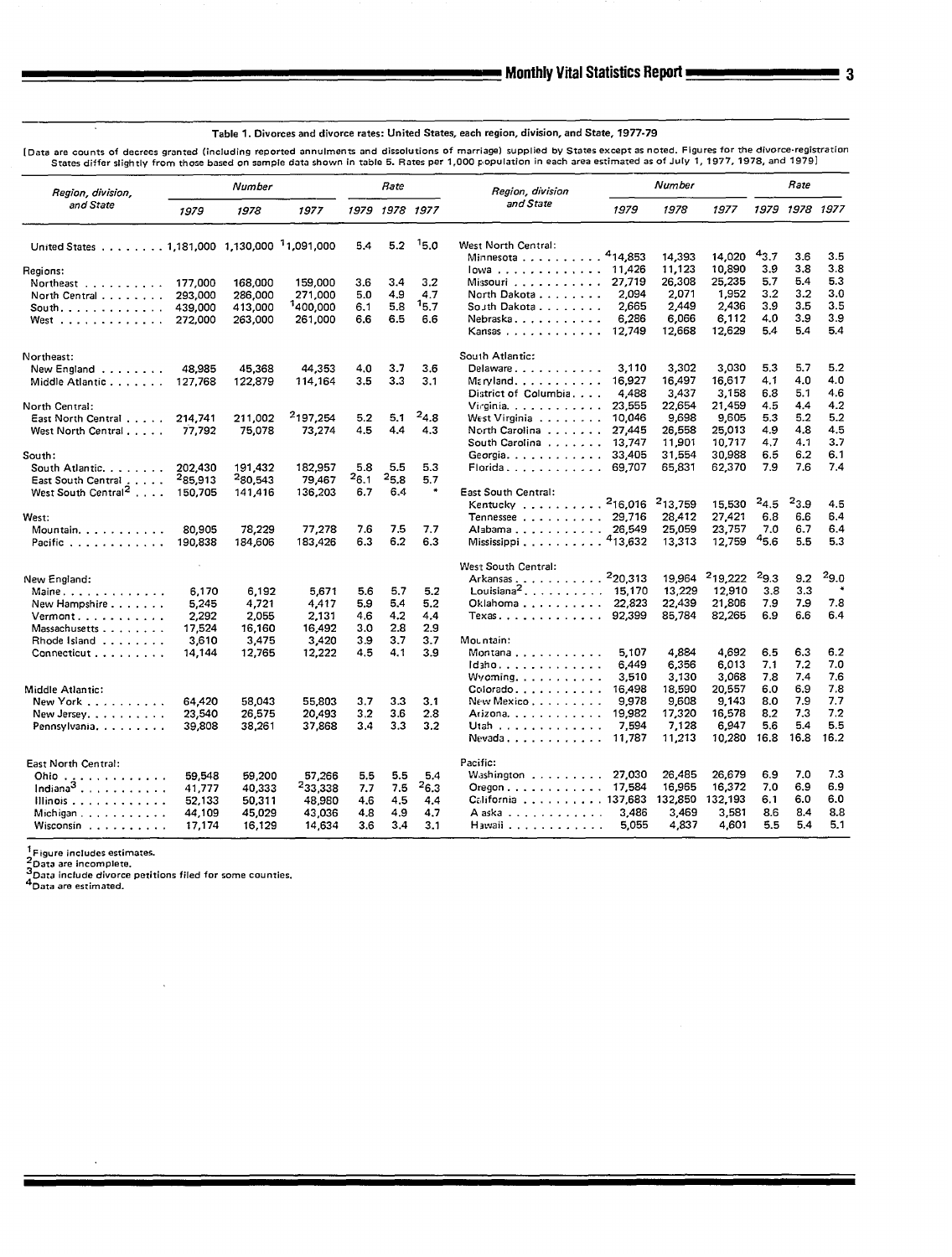Clivorce-registration area and each registration State, 1977-79 [Data refer only to events occurring within the United States. Alaska<br>included beginning 1959 and Hawaii, 1960] [Based on sample data. Medians computed on dat

|      | <b>Divorces</b>   | Rate per 1,000 <sup>1</sup> - |                                       | excluding duration of marriage not stated. The on-or set<br>area included 29 States in 1977, 28 States in 1978, and 30 States |                            |                                           |            |  |  |  |
|------|-------------------|-------------------------------|---------------------------------------|-------------------------------------------------------------------------------------------------------------------------------|----------------------------|-------------------------------------------|------------|--|--|--|
| Year | and<br>annulments | Total<br>population           | Married<br>women 15<br>years and over | 1979]<br>Area                                                                                                                 | Median duration of marrias |                                           |            |  |  |  |
|      |                   |                               |                                       |                                                                                                                               | 1979                       | 1978                                      | 1977       |  |  |  |
| 1979 | 1,181,000         | 5.4                           | 22.8                                  |                                                                                                                               |                            |                                           |            |  |  |  |
| 1978 | 1.130.000         | 5.2                           | 21.9                                  | Divorce-registration area                                                                                                     | 6.8                        | 6.6                                       | 6.6        |  |  |  |
| 1977 | 1,091,000         | 5.0                           | 21.1                                  |                                                                                                                               |                            |                                           | 4.9        |  |  |  |
| 1976 | 1,083,000         | 5.0                           | 21.1                                  |                                                                                                                               | 5.3                        | 4.9                                       | 5.0        |  |  |  |
| 1975 | 1,036,000         | 4.9                           | 20.3                                  |                                                                                                                               | 5.2                        | 5.3                                       | 7.0        |  |  |  |
| 1974 | 977,000           | 4.6                           | 19.3                                  | California                                                                                                                    | $\ddotsc$                  | $\frac{1}{2}$ $\frac{1}{2}$ $\frac{1}{2}$ | 8.3        |  |  |  |
| 1973 | 915,000           | 4.4                           | 18.2                                  | Connecticut                                                                                                                   | 8.5                        | 8.4                                       |            |  |  |  |
| 1972 | 845,000           | 4.1                           | 17.0                                  |                                                                                                                               | 5.7                        | 5.6                                       | 5.3<br>5.7 |  |  |  |
| 1971 | 773,000           | 3.7                           | 15.8                                  |                                                                                                                               | 6.0                        | 5.5                                       |            |  |  |  |
| 1970 | 708,000           | 3.5                           | 14.9                                  | Idaho                                                                                                                         | 5.0                        | 4.8                                       | 5.0        |  |  |  |
|      |                   |                               |                                       | Illinois                                                                                                                      | 6.5                        | 6.3                                       | 6.2        |  |  |  |
| 1969 | 639,000           | 3.2                           | 13.4                                  |                                                                                                                               | 6.0                        | 5.9                                       | 5.8<br>5.2 |  |  |  |
| 1968 | 584,000           | 2.9                           | 12.5                                  |                                                                                                                               | 4.9                        | 5.0                                       | 5.6        |  |  |  |
| 1967 | 523,000           | 2.6                           | 11.2                                  | Kentucky                                                                                                                      | 5.7                        | 5.8                                       | 8.4        |  |  |  |
| 1966 | 499,000           | 2.5                           | 10.9                                  | Maryland                                                                                                                      | 8.4                        | 8.5                                       |            |  |  |  |
| 1965 | 479,000           | 2.5                           | 10.6                                  | Massachusetts                                                                                                                 | 8.9                        | ---                                       | ---        |  |  |  |
| 1964 | 450,000           | 2.4                           | 10.0                                  | Michigan                                                                                                                      | 7.1                        | 7.0                                       | 7.0        |  |  |  |
| 1963 | 428,000           | 2.3                           | 9.6                                   |                                                                                                                               | 5.8                        | 5.7                                       | 5.5        |  |  |  |
| 1962 | 413,000           | 2.2                           | 9.4                                   | Montana                                                                                                                       | 5.3                        | 5.1                                       | 5.1        |  |  |  |
| 1961 | 414,000           | 2.3                           | 9.6                                   | Nebraska                                                                                                                      | 6.3                        | 6.4                                       | 6.1        |  |  |  |
| 1960 | 393,000           | 2.2                           | 9.2                                   | New Hampshire                                                                                                                 | 7.1                        | .                                         | .          |  |  |  |
| 1959 | 395,000           | 2.2                           | 9.3                                   | New York                                                                                                                      | 8.3                        | 8.3                                       | 8.1        |  |  |  |
| 1958 | 368,000           | 2.1                           | 8.9                                   |                                                                                                                               | 6.2                        | 6.0                                       | 6.0        |  |  |  |
| 1957 | 381,000           | 2.2                           | 9.2                                   | $O$ regon $\ldots$ $\ldots$ $\ldots$ $\ldots$ $\ldots$ $\ldots$ $\ldots$ $\ldots$                                             | 6.2                        | 6.2                                       | 6.0        |  |  |  |
| 1956 | 382,000           | 2.3                           | 9.4                                   | Pennsylvania.                                                                                                                 | 7.9                        | 7.7                                       | 7.7        |  |  |  |
| 1955 | 377,000           | 2.3                           | 9.3                                   | Rhode Island                                                                                                                  | 8.5                        | 8.2                                       | 8.2        |  |  |  |
| 1954 | 379,000           | 2.4                           | 9.5                                   | South Carolina                                                                                                                | 7.3                        | 6.9                                       | 6.8        |  |  |  |
| 1953 | 390,000           | 2.5                           | 9.9                                   | South Dakota                                                                                                                  | 5.9                        | 5.6                                       | 5.8        |  |  |  |
| 1952 | 392,000           | 2.5                           | 10.1                                  |                                                                                                                               | 5.8                        | 5.5                                       | 5.3        |  |  |  |
|      | 381.000           | 2.5                           | 9.9                                   |                                                                                                                               | 4.8                        | 5.0                                       | 4.8        |  |  |  |
| 1951 | 385,000           | 2.6                           | 10.3                                  | Vermont.                                                                                                                      | 7.9                        | 7.7                                       | 7.8        |  |  |  |
| 1950 |                   |                               |                                       | Virginia<br>the contract of the contract of the contract of                                                                   | 8.2                        | 7.9                                       | 7.8        |  |  |  |

<sup>1</sup>Data are based on population enumerated as of April 1 for 1950, 1960, and 1970, and estimated as of July 1 for all other years.

Table 2. Divorces and annulments and rates: United States, 1950-79 Table 3. Median duration of marriage prior to divorce or annulment:

[Based on sample data. Medians computed on data by single years, excluding duration of marriage not stated. The divorce-registration excluding duration of marriage not stated. The divorce-registration Rate per 1,000<sup>1</sup>– area included 29 States in 1977, 28 States in 1978, and 30 States in

| Year                                                                                                                   | and<br>annulments | married<br>Total<br>women 15<br>population |                |                                                                 | Median duration of marriage |                      |         |  |
|------------------------------------------------------------------------------------------------------------------------|-------------------|--------------------------------------------|----------------|-----------------------------------------------------------------|-----------------------------|----------------------|---------|--|
|                                                                                                                        |                   |                                            | years and over | Area                                                            | 1979                        | 1978                 | 1977    |  |
| . <b>. .</b>                                                                                                           | 1,181,000         | 5.4                                        | 22.8           |                                                                 |                             |                      |         |  |
| . <b>.</b> .                                                                                                           | 1.130.000         | 5.2                                        | 21.9           | Divorce-registration area                                       | 6.8                         | 6.6                  | 6.6     |  |
| . <b>.</b>                                                                                                             | 1,091,000         | 5.0                                        | 21.1           | Alabama                                                         | 5.3                         | 4.9                  | 4.9     |  |
| . <i>.</i>                                                                                                             | 1,083,000         | 5.0                                        | 21.1           |                                                                 | 5.2                         | 5.3                  | 5.0     |  |
| .                                                                                                                      | 1,036,000         | 4.9                                        | 20.3           | California                                                      | $- - -$                     | .                    | 7.0     |  |
| . <b>. .</b> .                                                                                                         | 977,000           | 4.6                                        | 19.3           |                                                                 | 8.5                         | 8.4                  | 8.3     |  |
| .                                                                                                                      | 915,000           | 4.4                                        | 18.2           | Connecticut                                                     | 5.7                         | 5.6                  | 5.3     |  |
| .                                                                                                                      | 845,000           | 4.1                                        | 17.0           | Georgia                                                         | 6.0                         | 5.5                  | 5.7     |  |
| .                                                                                                                      | 773,000           | 3.7                                        | 15.8           |                                                                 | 5.0                         | 4.8                  | 5.0     |  |
| .                                                                                                                      | 708,000           | 3.5                                        | 14.9           |                                                                 | 6.5                         | 6.3                  | 6.2     |  |
|                                                                                                                        |                   | 3.2                                        | 13.4           |                                                                 | 6.0                         | 5.9                  | 5.8     |  |
| .                                                                                                                      | 639,000           |                                            |                |                                                                 | 4.9                         | 5.0                  | 5.2     |  |
| .                                                                                                                      | 584,000           | 2.9                                        | 12.5<br>11.2   | Kansas                                                          | 5.7                         | 5.8                  | 5.6     |  |
| .                                                                                                                      | 523,000           | 2.6                                        |                | Kentucky                                                        | 8.4                         | 8.5                  | 8.4     |  |
| .                                                                                                                      | 499,000           | 2.5                                        | 10.9           | Maryland                                                        | 8.9                         | ---                  | $- - -$ |  |
| .                                                                                                                      | 479,000           | 2.5                                        | 10.6           | Massachusetts                                                   |                             | 7.0                  | 7.0     |  |
| .                                                                                                                      | 450,000           | 2.4                                        | 10.0           | Michigan                                                        | 7.1                         | 5.7                  | 5.5     |  |
| .                                                                                                                      | 428,000           | 2.3                                        | 9.6            |                                                                 | 5.8                         |                      | 5.1     |  |
| .                                                                                                                      | 413,000           | 2.2                                        | 9.4            | Montana                                                         | 5.3                         | 5.1                  |         |  |
| .                                                                                                                      | 414,000           | 2.3                                        | 9.6            | Nebraska                                                        | 6.3                         | 6.4                  | 6.1     |  |
| .                                                                                                                      | 393,000           | 2.2                                        | 9.2            | New Hampshire                                                   | 7.1                         | $\sim$ $\sim$ $\sim$ | .       |  |
| .                                                                                                                      | 395,000           | 2.2                                        | 9.3            | New York $\ldots$ , $\ldots$ , $\ldots$ , $\ldots$              | 8.3                         | 8.3                  | 8.1     |  |
| .                                                                                                                      | 368,000           | 2.1                                        | 8.9            |                                                                 | 6.2                         | 6.0                  | 6.0     |  |
| .                                                                                                                      | 381,000           | 2.2                                        | 9.2            |                                                                 | 6.2                         | 6.2                  | 6.0     |  |
| . <b>.</b>                                                                                                             | 382,000           | 2.3                                        | 9.4            | Pennsylvania.                                                   | 7,9                         | 7.7                  | 7.7     |  |
| .                                                                                                                      | 377,000           | 2.3                                        | 9.3            | Rhode Island                                                    | 8.5                         | 8.2                  | 8.2     |  |
|                                                                                                                        | 379,000           | 2.4                                        | 9.5            | South Carolina                                                  | 7.3                         | 6.9                  | 6.8     |  |
| . <i>.</i>                                                                                                             | 390,000           | 2.5                                        | 9.9            | South Dakota                                                    | 5.9                         | 5.6                  | 5.8     |  |
| . <b>.</b>                                                                                                             | 392,000           | 2.5                                        | 10.1           |                                                                 | 5.8                         | 5.5                  | 5.3     |  |
| .                                                                                                                      |                   | 2.5                                        | 9.9            |                                                                 | 4.8                         | 5.0                  | 4.8     |  |
| .                                                                                                                      | 381,000           | 2.6                                        | 10.3           | Vermont.                                                        | 7.9                         | 7.7                  | 7.8     |  |
| .                                                                                                                      | 385,000           |                                            |                |                                                                 | 8.2                         | 7.9                  | 7.8     |  |
|                                                                                                                        |                   |                                            |                | Wisconsin $\cdots$ $\cdots$ $\cdots$ $\cdots$ $\cdots$ $\cdots$ | 7.0                         | 7.1                  | 7.0     |  |
| are based on population enumerated as of April 1 for 1950,<br>and 1970, and estimated as of July 1 for all other vears |                   |                                            |                | Wyoming.                                                        | 4.8                         | 4.7                  | 4.6     |  |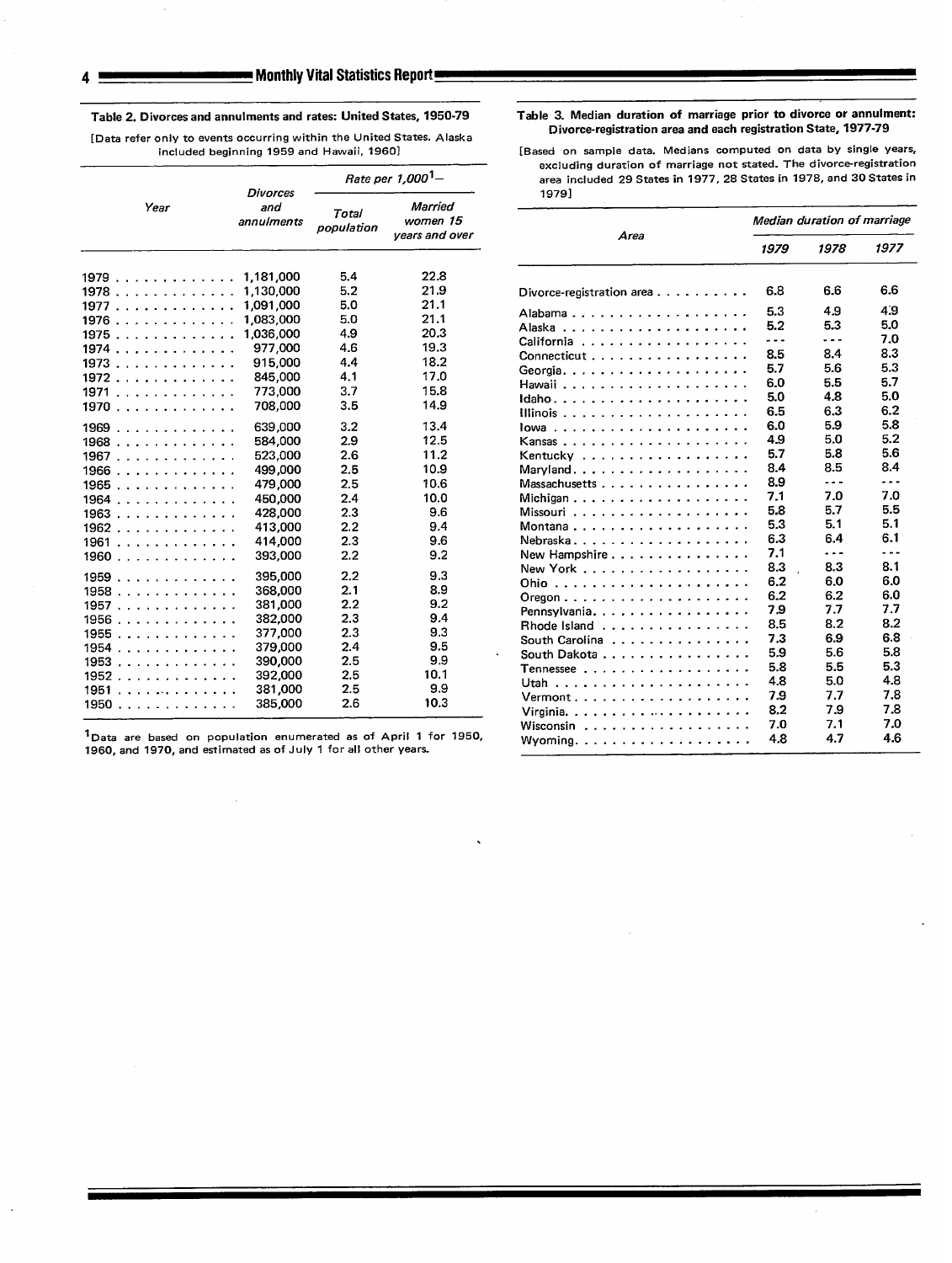### Table 4. Estimated number of children involved in divorces and annulments, average number of children perdecree, and rate per 1,000 children under 18 years of age: United States, 1954-79

[ Refers only to events occurring within the United States. For 1960-79 estimated from frequencies based on sample data; for all other years estimated from total counts. For estimating method see Technical Notes]

| Year | Estimated<br>number of<br>children<br>involved | Average<br>number of<br>children<br>per decree | Rate per<br>1.000 children<br>under 18<br>vears of age |
|------|------------------------------------------------|------------------------------------------------|--------------------------------------------------------|
|      | 1,181,000                                      | 1.00                                           | 18.9                                                   |
|      | 1,147,000                                      | 1.01                                           | 18.1                                                   |
|      | 1,095,000                                      | 1.00                                           | 17.0                                                   |
|      | 1,117,000                                      | 1.03                                           | 17.1                                                   |
|      | 1.123.000                                      | 1.08                                           | 16.9                                                   |
|      | 1.099,000                                      | 1.12                                           | 16.3                                                   |
|      | 1.079.000                                      | 1.17                                           | 15.8                                                   |
|      | 1.021.000                                      | 1.20                                           | 14.8                                                   |
| 1971 | 946,000                                        | 1.22                                           | 13.6                                                   |
|      | 870,000                                        | 1.22                                           | 12.5                                                   |
| 1969 | 840,000                                        | 1.31                                           | 11.9                                                   |
|      | 784,000                                        | 1.34                                           | 11.1                                                   |
|      | 701,000                                        | 1.34                                           | 9.9                                                    |
|      | <b>669,000</b>                                 | 1.34                                           | 9.5                                                    |
|      | 630,000                                        | 1.32                                           | 8.9                                                    |
|      | 613,000                                        | 1.36                                           | 8.7                                                    |
|      | 562,000                                        | 1.31                                           | 8.2                                                    |
|      | 532.000                                        | 1.29                                           | 7.9                                                    |
|      | 516,000                                        | 1.25                                           | 7.8                                                    |
|      | 463.000                                        | 1.18                                           | 7.2                                                    |
| 1959 | 468.000                                        | 1.18                                           | 7.5                                                    |
|      | 398,000                                        | 1.08                                           | 6.5                                                    |
|      | 379,000                                        | 0.99                                           | 6.4                                                    |
|      | 361,000                                        | 0.95                                           | 6.3                                                    |
|      | 347.000                                        | 0.92                                           | 6.3                                                    |
|      | 341,000                                        | 0.90                                           | 6.4                                                    |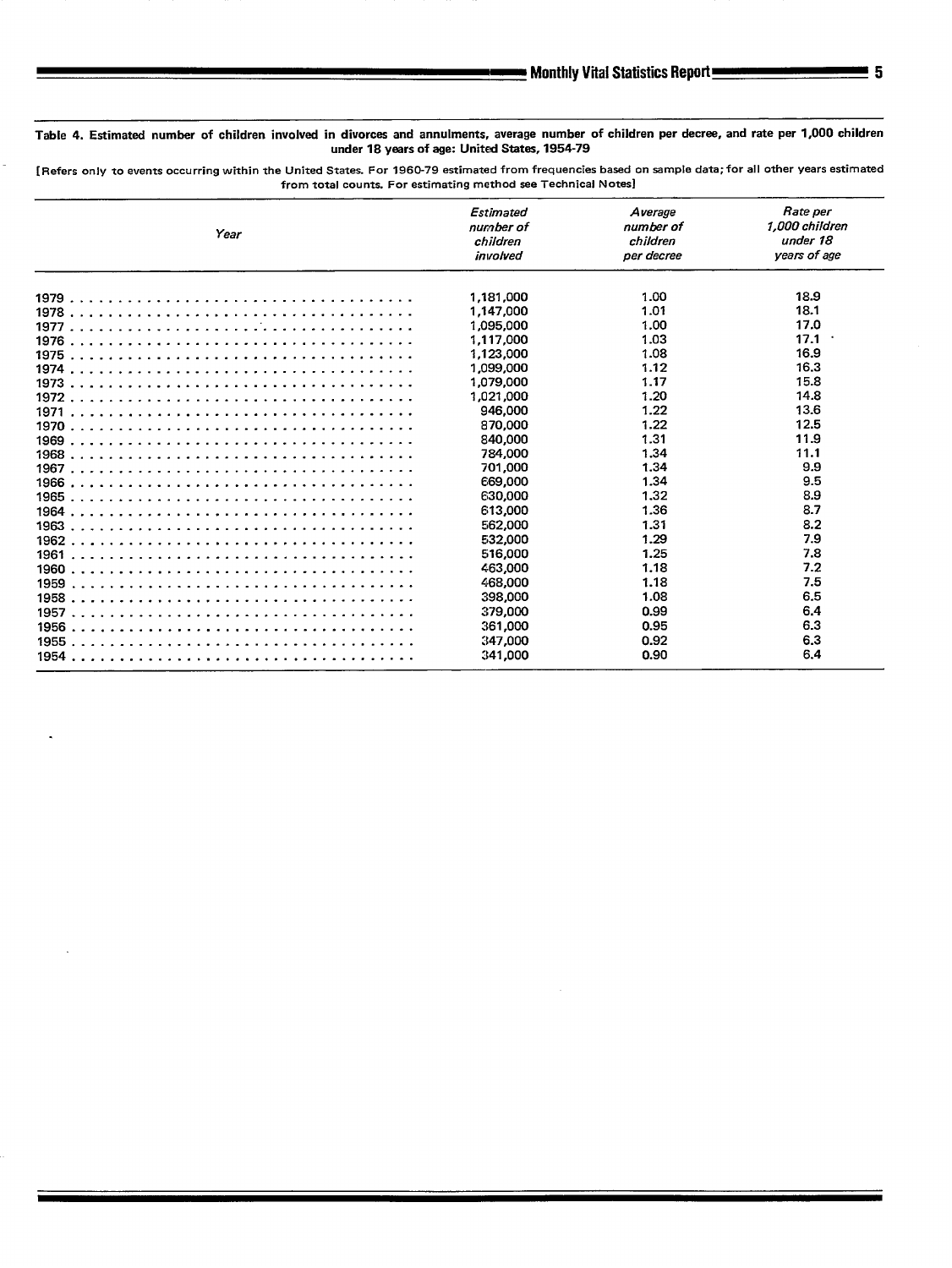|                                                                                                                | All divorces<br>and<br>annulments             | Number of children reported                 |                                             |                                             |                                       |                                     |                                |                                 |
|----------------------------------------------------------------------------------------------------------------|-----------------------------------------------|---------------------------------------------|---------------------------------------------|---------------------------------------------|---------------------------------------|-------------------------------------|--------------------------------|---------------------------------|
| Area                                                                                                           |                                               | None                                        | $\mathcal I$                                | 2                                           | з                                     | 4                                   | 5 or<br>more                   | <b>Not</b><br>stated            |
|                                                                                                                | 589.723                                       | 257,420                                     | 147,254                                     | 113,675                                     | 41,547                                | 12,626                              | 5,178                          | 12,023                          |
|                                                                                                                | 26,660<br>3,490<br>14,128<br>33,410<br>5,052  | 10,550<br>1,484<br>5.966<br>16,810<br>2,252 | 5,910<br>836<br>3.276<br>8,290<br>1,208     | 4,430<br>637<br>3,066<br>5,550<br>992       | 1.740<br>240<br>1,094<br>1,890<br>396 | 440<br>55<br>318<br>370<br>140      | 200<br>21<br>98<br>130<br>62   | 3,390<br>217<br>310<br>370<br>2 |
| Idaho <sup>1</sup>                                                                                             | 6,450<br>52.136<br>11,394<br>12,905<br>16,135 | 2,950<br>23,032<br>4,646<br>5.770<br>7,415  | 1.494<br>12.986<br>2,954<br>3,335<br>4,270  | 1.272<br>9,991<br>2,512<br>2,485<br>2,770   | 438<br>3,730<br>904<br>940<br>910     | 162<br>1.184<br>282<br>255<br>250   | 58<br>565<br>84<br>85<br>95    | 76<br>648<br>12<br>35<br>425    |
| Massachusetts<br>Montana                                                                                       | 16,860<br>16,870<br>44,110<br>27,769<br>5,126 | 7,695<br>6,815<br>18,120<br>12,842<br>2,282 | 4,390<br>4,080<br>10,390<br>7.163<br>1,278  | 3,135<br>3,560<br>8,960<br>5.222<br>1.034   | 960<br>1.585<br>3,910<br>1,777<br>340 | 270<br>565<br>1,200<br>501<br>136   | 130<br>235<br>490<br>215<br>26 | 280<br>30<br>1,040<br>49<br>30  |
| New Hampshire $\ldots$ , $\ldots$ , $\ldots$ , $\ldots$ , $\ldots$ , $\ldots$ , $\ldots$ , $\ldots$ , $\ldots$ | 6,301<br>5.189<br>64,420<br>59,700<br>17,600  | 2,392<br>1,976<br>29,476<br>26,040<br>7,060 | 1,616<br>1.332<br>15,218<br>15,340<br>4,050 | 1,456<br>1.241<br>12,047<br>12,080<br>3,520 | 584<br>430<br>4,609<br>4,040<br>1,055 | 175<br>143<br>1,487<br>1,460<br>295 | 77<br>63<br>617<br>460<br>80   | 4<br>966<br>280<br>1,540        |
|                                                                                                                | 40,020<br>3,603<br>13,748<br>2,667<br>29,770  | 16,430<br>1,327<br>6.037<br>1.024<br>14,360 | 10,390<br>932<br>3,933<br>694<br>7,810      | 8,000<br>792<br>2,552<br>634<br>4,960       | 2,760<br>297<br>870<br>196<br>1,740   | 860<br>121<br>226<br>64<br>440      | 450<br>47<br>90<br>30<br>210   | 1,130<br>87<br>40<br>25<br>250  |
|                                                                                                                | 7,510<br>2,291<br>23,571<br>17,325<br>3,513   | 2.966<br>835<br>10,475<br>6,850<br>1,543    | 1,850<br>555<br>6,368<br>4,420<br>886       | 1,372<br>569<br>4,296<br>3,835<br>705       | 594<br>200<br>1,477<br>1,575<br>266   | 258<br>82<br>409<br>415<br>63       | 120<br>31<br>143<br>230<br>36  | 350<br>19<br>403<br>14          |

## Table 5. Divorces and annulments by number of children reported: Divorce-registration area and each registration State, 1979

**[Based on sampla data. Data refer to children under 18 years of age]** 

**lThis State asks for number of children affected by decree.** 

### Symbols

- .-. **Data not available**
- ... Category not applicable
- **Quantity zero**   $\overline{a}$
- 0.0 Quantity more than 0 but less than 0.05
- Figure does not meet standards of **reliability or precision**

6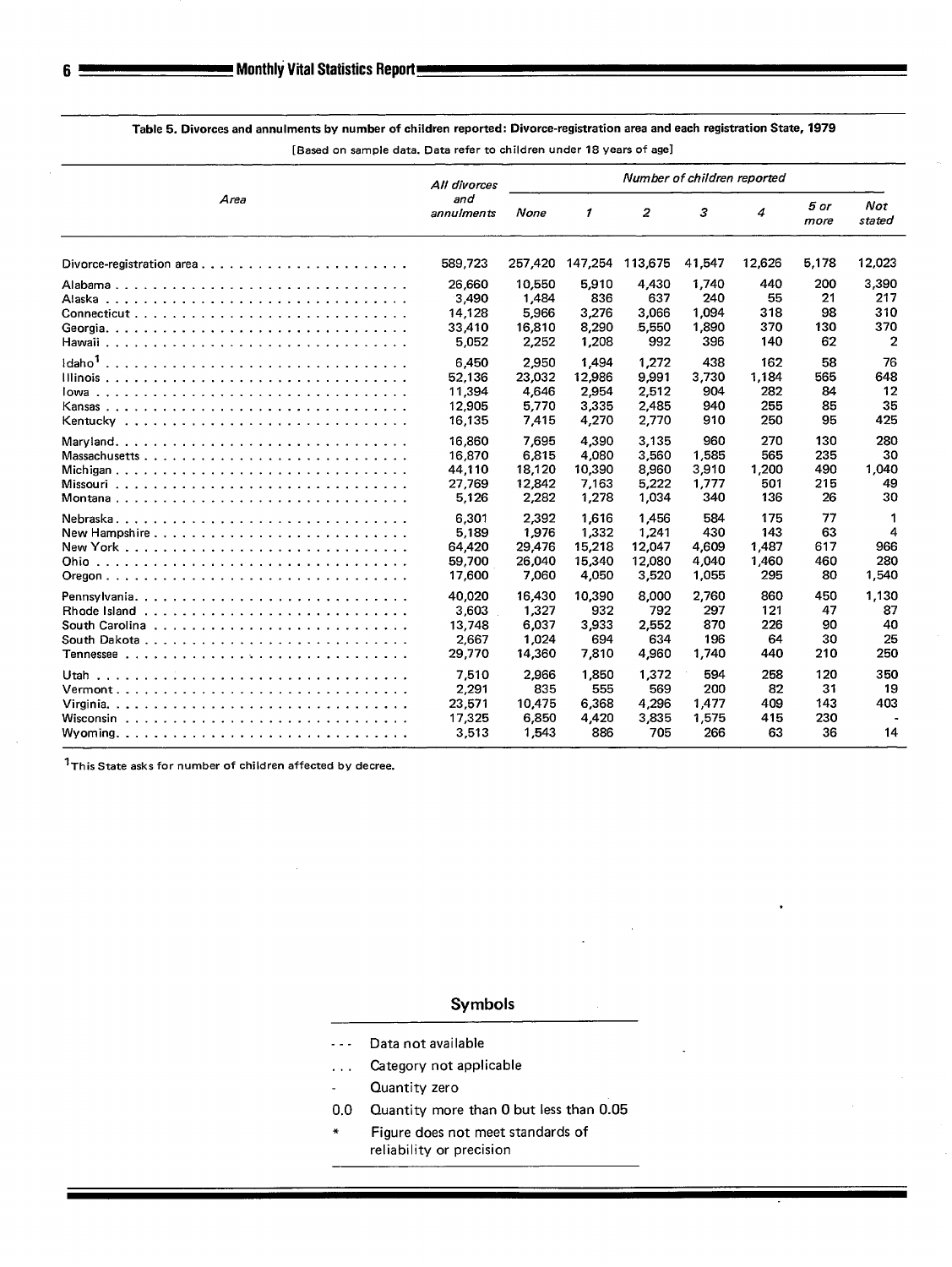### **Technical notes**

ments, and dissolutions of marriage, are shown in NCHS with a 100-percent sampling rate.<br>in all tables by State where decree was granted, Sampling errors are given in the table in all tables by State where decree was granted, Sampling errors are given in the table for the<br>which is also the State of legal residence of the estimates which constitute 1 10 25 50 75 90 which is also the State of legal residence of the estimates which constitute 1, 10, 25, 50, 75, 90, which is the estimates which constitute 1, 10, 25, 50, 75, 90,  $\eta$ petitioner. The time of divorce is based on the ind 99 percent of the annual divorce totals. These<br>date the decree was granted.

Figures in tables 1 and 2 are based on totals of divorce decrees tabulated and reported by States **Sampling error of estimated frequency expressed as percentage of**  and counties. Figures in tables 3 and 5 are based on data tabulated from State-coded data tapes and from **[Figures for Alaska, Illinois, Missouri, Ne**braska, New Hampshire, probability samples of divorce records selected and New York, Rhode Island, South Carolina, South Dakota, Vermont,<br>Codod in the National Center for Health Statistics Virginia, and Wyoming have no sampling errors in 1979 be coded in the National Center for Health Statistics (NCHS) from copies of the records sent in by States participating in the divorce-registration area (DRA). For 1971-77, 29 States participated. In 1978 the DRA comprised 28 States, as California ceased to participate in that year. In 1979 New Hampshire and Massachusetts joined the DRA, increasing the number of participating States to 30.

Figures in table 4 were estimated by using several *1979* **(30 States) . . . . . . . . 176** *531 767* **<sup>885</sup>** methods. Estimates for 1954-59 were prepared on the **<sup>1978</sup> (28 States) . . . . . . . . 172** *519 749* **<sup>865</sup>** assumption that the average number of children per decree for the Nation was identical with that for the reporting States. The figure for 1960 was based prepared by multiplying the national divorce total by the average number of children per decree found in the combined States with satisfactory reporting of the number of children. There were 16 such States in 1961-69, all 28 registration States in 1970, 29 registration States in 1971-77, 28 registration States in 1978, and 30 registration States in 1979. on a nationwide sample. Figures for 1961-79 were

### Divorce samples

Sample data used to estimate the 1979 frequencies in table 5 and the frequencies used to compute median duration of marriage for 1977-79 in table 3 were selected by using five different sampling rates, including 5, 10, 20, 50, or 100 percent of the divorces granted in a State. Samples were selected only from the States that participated in the DRA. Eight States–Illinois, Missouri, Nebraska, New York, Virginia-supplied State-coded data tapes of all their divorce records through the Cooperative Health Rhode Island, South Carolina, Vermont, and **Statistics System, and 100 percent of these records** were used by NCHS. In all other States, sampling

**Place and time of occurrence** rates depended on the size of the annual divorce total for each State. Alaska, New Hampshire, South Divorces, including absolute divorces, annul- Dakota, and Wyoming were the only States coded

sampling errors are given for the DRA and each registration State for 1979 data and only for the **Sources of data DRA** for 1977 and 1978 data.

**area total: Divorceregistration area, 1977-79 and each registration**

records were tabulatad]

|                                                                                                                                                                                                                                                                                                                               | Sampling error of estimated frequency<br>expressed as percentage of area total |                                            |                                  |                                  |  |  |  |  |
|-------------------------------------------------------------------------------------------------------------------------------------------------------------------------------------------------------------------------------------------------------------------------------------------------------------------------------|--------------------------------------------------------------------------------|--------------------------------------------|----------------------------------|----------------------------------|--|--|--|--|
| Area and year                                                                                                                                                                                                                                                                                                                 | 1 or<br>99                                                                     | 10 or<br>90                                | 25 or<br>75                      | 50                               |  |  |  |  |
| Divorce-registration area:                                                                                                                                                                                                                                                                                                    |                                                                                |                                            |                                  |                                  |  |  |  |  |
| 1979 (30 States)<br>1978 (28 States)<br>1977 (29 States)                                                                                                                                                                                                                                                                      | 176<br>172<br>232                                                              | 531<br>519<br>698                          | 767<br>749<br>1,008              | 885<br>865<br>1,164              |  |  |  |  |
| Registration States, 1979:                                                                                                                                                                                                                                                                                                    |                                                                                |                                            |                                  |                                  |  |  |  |  |
| Alabama<br>$\sim$<br>Alaska<br>$\ddot{\phantom{a}}$<br>Connecticut.<br>$\ddot{\phantom{a}}$<br>$\ddot{\phantom{a}}$<br>Georgia                                                                                                                                                                                                | 49<br>.<br>12<br>55                                                            | 147<br>$\ddotsc$<br>36<br>164              | 212<br>$\ddotsc$<br>52<br>237    | 244<br>.<br>59<br>274            |  |  |  |  |
| Hawaii<br>$\cdot$<br>ldaho. .                                                                                                                                                                                                                                                                                                 | 7<br>8                                                                         | 21<br>24                                   | 31<br>35                         | 36<br>40                         |  |  |  |  |
| $\mathbf{r}$<br>$\overline{a}$<br>llinois.<br>$\ddot{\phantom{a}}$<br>$\ddot{\phantom{a}}$<br>lowa.<br>$\overline{a}$<br>$\ddot{\phantom{a}}$<br>l,<br>$\ddot{\phantom{0}}$<br>$\overline{a}$<br>Kansas.<br>$\sim$<br>$\overline{a}$<br>$\sim$<br>$\sim$<br>$\sim$<br>$\mathbf{r}$<br>Kentucky<br>$\bullet$<br>$\overline{a}$ | .<br>11<br>22<br>25                                                            | $\ddotsc$<br>32<br>68<br>76                | .<br>46<br>98<br>109             | .<br>54<br>113<br>126            |  |  |  |  |
| Maryland<br>$\ddot{\phantom{0}}$<br>$\lambda$<br>Massachusetts.<br>$\ddot{\phantom{a}}$<br>$\overline{a}$<br>Michigan<br>$\ddot{\phantom{a}}$<br>$\bullet$<br>Missouri<br>Montana<br>$\sim$<br>$\overline{a}$                                                                                                                 | 26<br>26<br>63<br>$\sim$ $\sim$<br>7                                           | 78<br>80<br>189<br>.<br>21                 | 113<br>115<br>273<br>.<br>31     | 130<br>133<br>315<br>.<br>36     |  |  |  |  |
| Nebraska<br>$\overline{a}$<br>New Hampshire<br>$\overline{\phantom{a}}$<br>$\ddot{\phantom{a}}$<br>New York<br>$\overline{\phantom{a}}$<br>Chio<br>$\ddot{\phantom{1}}$<br>ä,<br>$O$ regon $\ldots$ .                                                                                                                         | .<br>.<br>.<br>106<br>26                                                       | .<br>.<br>319<br>80                        | .<br>.<br>461<br>115             | .<br>.<br>532<br>133             |  |  |  |  |
| Pennsylvania<br>÷.<br>×<br>Rhode Island<br>$\ddot{\phantom{0}}$<br>$\overline{a}$<br>South Carolina<br>$\ddot{\phantom{a}}$<br>$\overline{a}$<br>South Dakota.<br>$T$ ennessee $\ldots$                                                                                                                                       | 60<br>.<br>.<br>.<br>51                                                        | 180<br>.<br>.<br>.<br>155                  | 259<br>.<br>.<br>.<br>224        | 299<br>.<br>.<br>.<br>259        |  |  |  |  |
| Utah<br>Vermont.<br>$\overline{a}$<br>Virginia.<br>Wisconsin<br>$\ddot{\phantom{a}}$<br>J.<br>$\overline{\phantom{a}}$<br>$\overline{a}$<br>Wyoming.<br>$\ddot{\phantom{a}}$<br>$\bullet$<br>$\ddot{\phantom{0}}$<br>$\bullet$<br>$\ddot{\phantom{0}}$                                                                        | 9<br>.<br>.<br>26<br>.                                                         | 26<br>.<br>$\ddot{\phantom{a}}$<br>79<br>. | 38<br>$\ddotsc$<br>.<br>113<br>. | 44<br>.<br>. $\cdot$<br>131<br>. |  |  |  |  |